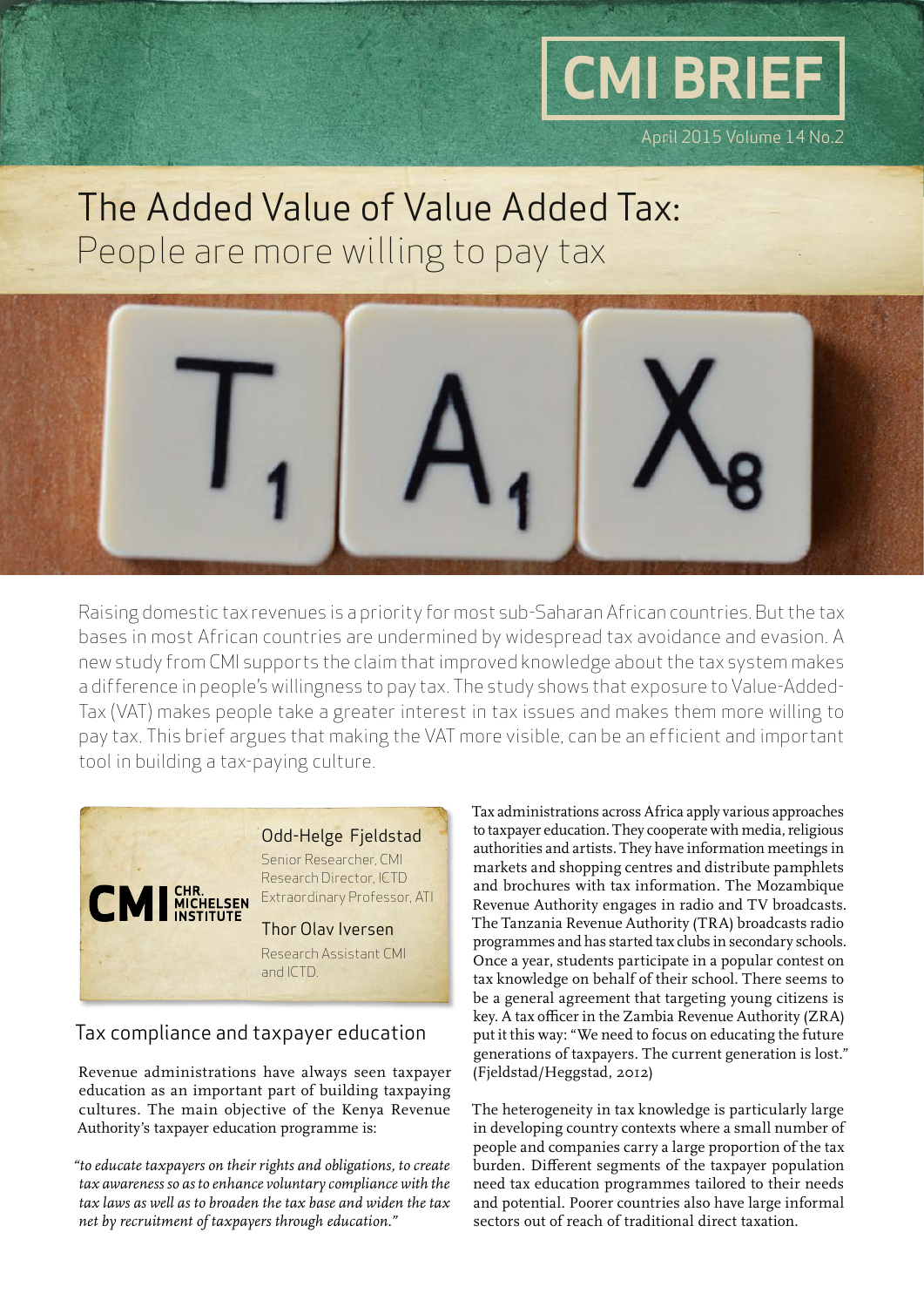## The Value-Added-Tax

VAT has emerged as the major indirect tax in most Sub-Saharan Africa. Currently, around 80 percent of the countries in the region levy a VAT, contributing about one-quarter of total tax revenue. The popularity of the VAT has been tightly linked to a rationale of compliance-enhancement compared to more narrow-based taxes such as personal and corporate income taxes. Proponents of the VAT argue that it encourages greater compliance. While sellers are required to charge the tax on all their sales, they can also claim a credit for taxes that they have been charged on their inputs. This mechanism induces a degree of self-policing, as a firm's efforts to realize tax credit will create a trail of transactions recognisable for tax purposes. The advantages of this is that revenue is secured by being collected throughout the process of production, but without distorting production decisions. Even if a business cheats, all intermediary transactions up until that point will have been taxed.

VAT is a consumption tax. It has replaced more narrow-based sales and turnover taxes in many countries. An advantage of the VAT over the sales tax is that sellers have an incentive to collect the tax and pay it to the government in order to realize tax credits. For the buyer of a product it is a tax added on the purchase price. The seller gains tax credits to offset any taxes they had previously paid on inputs. If sellers are able to realize tax credits, only the end consumer is taxed. VAT has been widely introduced in both developed and developing countries.

The effectiveness of VAT, however, depends on thorough book-keeping and reliable self-assessment. It has therefore proved to be an efficient means of extracting tax revenue in countries with good written or electronic records of economic transactions. In most African countries where these conditions are not in place, VAT is harder to collect and VAT is exposed to fraud and corruption. Concerns about fraud have often led to very detailed checks by the tax administration before VAT refunds are made. This can lead to serious delays in repayment of tax credits with negative cash flow impacts on businesses. In addition, the VAT base is often undermined by exemptions and zerorating, granted to a wide range of goods and services. VAT has also been criticised for being a regressive tax that falls heavily on the poor. Studies have shown that this is not true. Rather, VAT is found to be distributionally neutral. One reason is that most countries that levy a VAT, give reductions or exemptions for basic consumption items, especially food, which poorer segments of the population depend on. The challenges facing the administration of VAT in poor countries does not imply that it should be removed, but rather improved to better fit the specific country context.

The VAT can have additional advantages in developing countries. Developing countries frequently host large informal economies outside reach of most direct tax instruments. The larger the informal economy, the more a government has to rely on indirect taxes. Indirectly, the VAT taxes the informal sector when informal businesses buy supplies from a registered company. VAT is thus a way of taxing individuals who are outside the reach of direct taxation, because they pay tax via the goods and services they purchase.

## VAT as an instrument for taxpayer education

Can the introduction of VAT contribute to build broader taxpayer knowledge on how the tax system works and improve compliance? New empirical evidence from the African context suggests that the answer is yes. In a recent study, using data from the Afrobarometer survey, CMI researchers Merima Ali, Odd-Helge Fjeldstad and Ingrid Hoem Sjursen find that VAT-related tax knowledge has large, positive effects on general tax compliance attitude among citizens in Kenya, Tanzania, Uganda and South Africa.

The Afrobarometer-survey asks a specific question about VAT knowledge; "Regardless of whether you are able to pay, are you required to pay value added tax on the foods and the goods that you buy from shops or traders?" Answering yes to this question indicates greater taxpayer knowledge. In all the countries included in the analysis, the variable for VAT knowledge significantly increases the likelihood of having a tax compliant attitude compared to the respondents who say they do not pay VAT. The perceived requirement to pay value added tax has a large positive predictive effect on compliance. The survey also contains a general tax knowledge question for the respondents to rank the difficulty to know which taxes to pay. Tax knowledge is found to be significantly correlated with a tax compliant attitude.

### **AFROBAROMETER**

Afrobarometer is an independent research project that gathers data on the social, political and economic situation in Africa. The Afrobarometer survey is currently conducted in 35 African countries and repeated in regular cycles. Trends are thus traceable over time. Because the survey asks a standard set of questions, data from different countries can be compared systematically. For further information, see: www.afrobarometer.org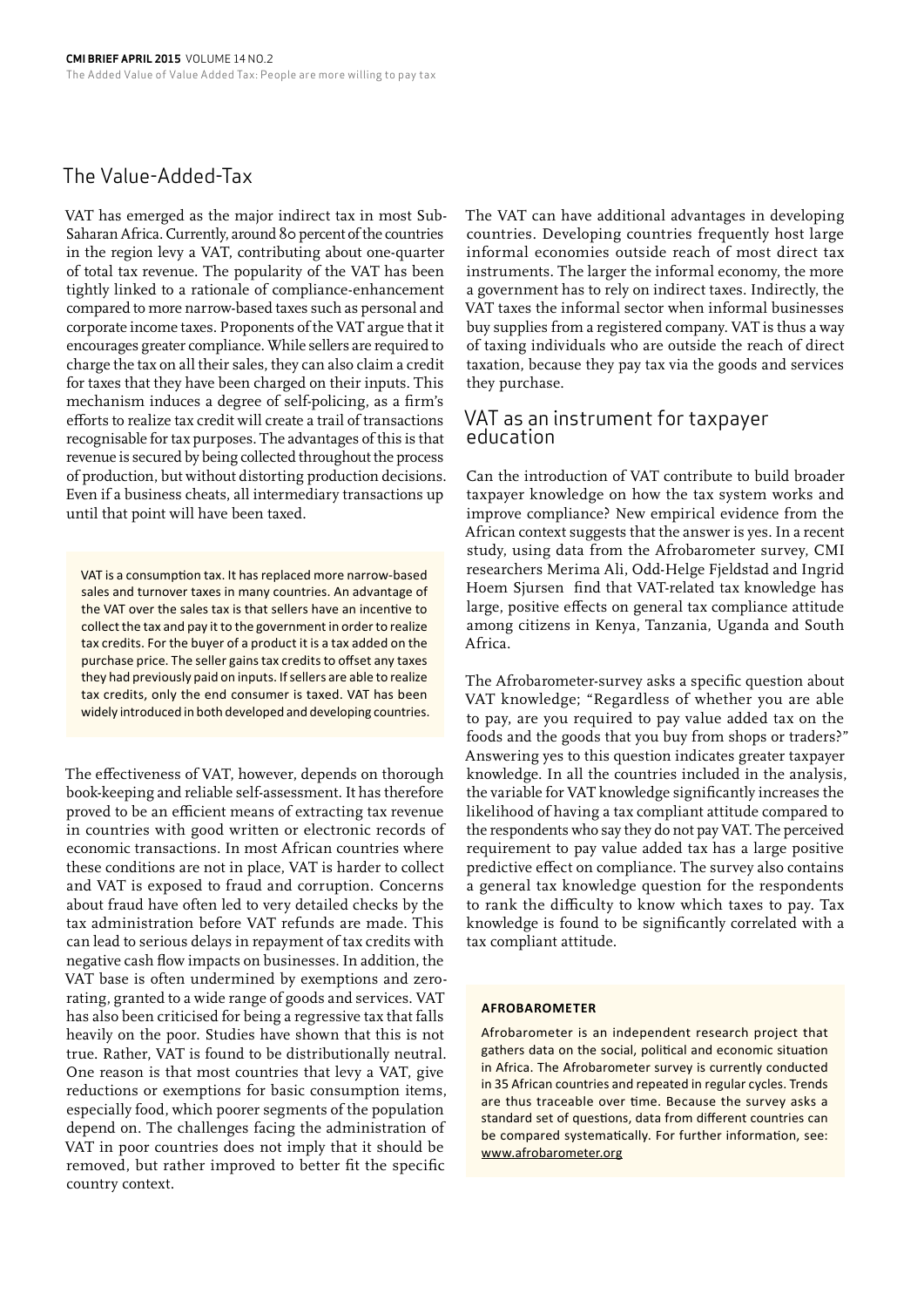These results suggest that VAT can be an instrument in taxpayer education in the African context. The strength of the VAT as a gateway to enhance knowledge about the tax system, including their rights and obligations, lies in its wide outreach. Ideally, taxpayer education strategies should be tailored to different segments of taxpayers who are exposed to different taxes, which require different procedures and interactions with the tax authorities. However, the majority of citizens in African countries remain outside the reach of direct taxation and do not relate directly with tax legislation and administration to the extent that citizens in developed countries do. Educating

by making VAT a visible part of the price of a product or service by displaying the amount of VAT paid on the items purchased in the vendor prices or on the items themselves.

It is important to emphasize that taxpayer education is only one part of a broader strategy to enhance taxpayers' compliance. Education is unlikely to be the best response to deliberate tax evasion. Tax administrations should therefore aim for a mixture of responses such as improved legislation, simplified procedures for tax payment and audits, in addition to taxpayer education.

Taxpayer education is an important part of addressing tax compliance, and is a central component of revenue administrations' effort to build taxpaying culture in developing countries.

the general public on the purpose and procedures of direct taxes is therefore not particularly relevant. VAT, however, could be a useful starting point to enhance tax knowledge because it is a tax to which both formal and informal businesses, urban and rural populations, are exposed.

VAT could therefore be an instrument to enhance the public's awareness and knowledge about the tax system. More knowledge of personal contribution to government finances - through the VAT and other taxes – might also contribute to increase citizens' demand for accountability and transparency in public finance management, which in turn could foster constructive state-citizen relations.

## Conclusions and policy recommendations

Taxpayer education is an important part of addressing tax compliance, and is a central component of revenue administrations' effort to build taxpaying culture in developing countries. Focusing on the VAT when tailoring tax education strategies for groups who have a high likelihood of not being exposed to other taxes may be an effective starting point for improving awareness of personal obligations and contributions. Improved tax knowledge could in turn foster greater citizen engagement around matters of taxation, public spending and governance, also among businesses and people in the informal economy.

Such an outcome requires that people are aware of their contribution. In addition to targeted educational programmes, making the VAT more visible could thus be one way to increase tax awareness. This can be achieved

## Lessons learnt:

- Include taxpayer education as part of a broader tax compliance programme.
- Adapt education to the needs of the different groups of taxpayers. Emphasis increased understanding of the VAT when dealing with education of taxpayer segments that are not exposed to direct taxes.
- Use the VAT as an entry point to discussions of public spending and governance with groups who do not pay other taxes and who are likely to have a limited understanding of their contribution to government revenue.
- Make VAT payments more visible in order to increase interest in taxation and awareness of peoples' contribution to government revenue.
- Avoid excessive exemptions and zero-ratings that severely reduce the VAT tax base, as this might hollow out the educational potential of the VAT, in addition to undermining the revenue base and distortive taxpayer incentives.